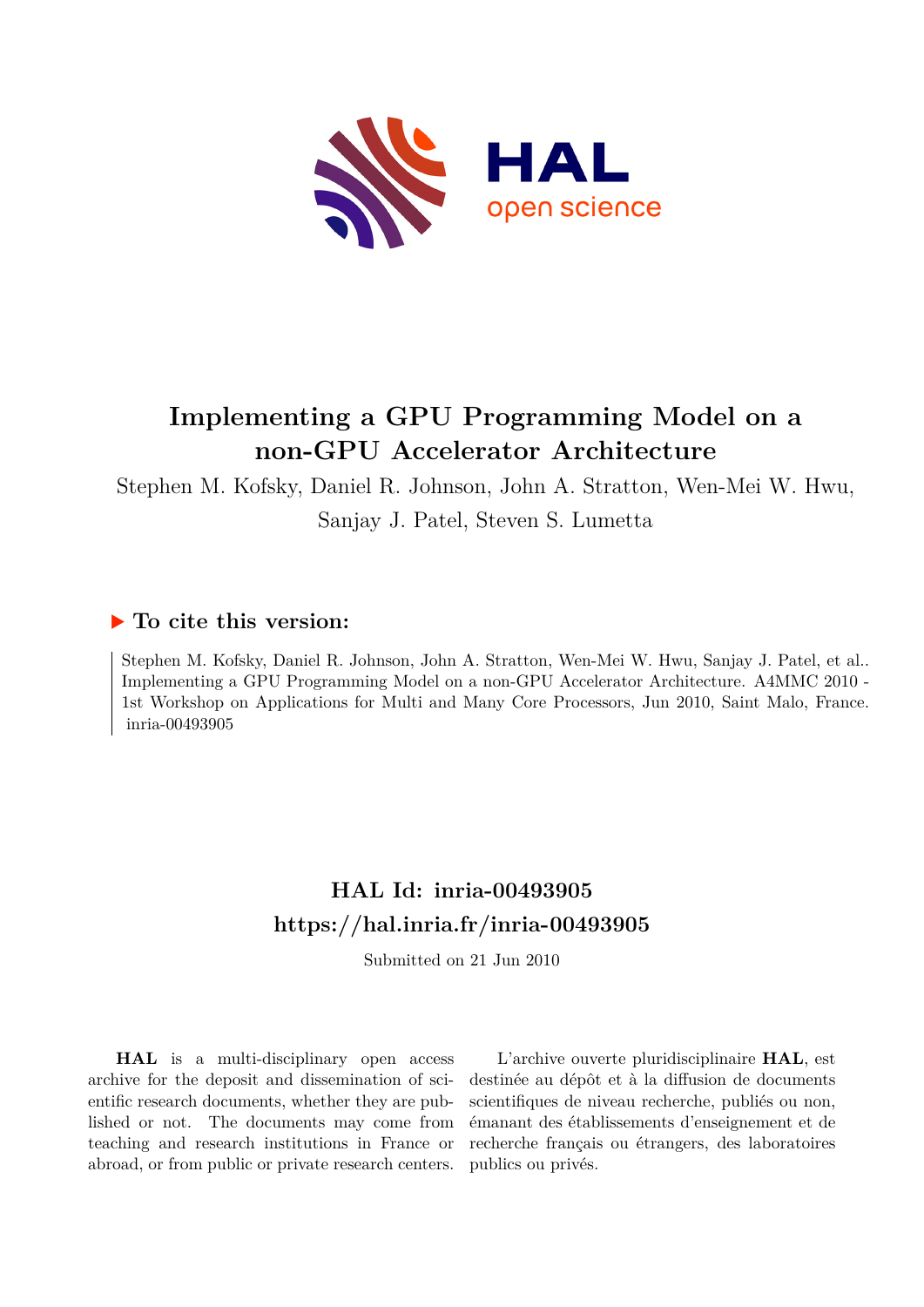# Implementing a GPU Programming Model on a non-GPU Accelerator Architecture

Stephen M. Kofsky, Daniel R. Johnson, John A. Stratton, Wen-mei W. Hwu, Sanjay J. Patel, Steven S. Lumetta

University of Illinois at Urbana-Champaign, Urbana IL 61801, USA

Abstract. Parallel codes are written primarily for the purpose of performance. It is highly desirable that parallel codes be portable between parallel architectures without significant performance degradation or code rewrites. While *performance portability* and its limits have been studied thoroughly on single processor systems, this goal has been less extensively studied and is more difficult to achieve for parallel systems. Emerging single-chip parallel platforms are no exception; writing code that obtains good performance across GPUs and other many-core CMPs can be challenging. In this paper, we focus on CUDA codes, noting that programs must obey a number of constraints to achieve high performance on an NVIDIA GPU. Under such constraints, we develop optimizations that improve the performance of CUDA code on a MIMD accelerator architecture that we are developing called Rigel. We demonstrate performance improvements with these optimizations over naïve translations, and final performance results comparable to those of codes that were hand-optimized for Rigel.

### 1 Introduction and Background

In this paper, we address the goal of achieving *performance portability* for existing SPMD code, originally tuned for a GPU, when targeting Rigel [4], a throughput-oriented MIMD accelerator architecture. Our approach is based on automatic translation of CUDA's [10] fine-grained SPMD kernels to Rigel. With optimizations that leverage the characteristics of optimized CUDA code, we see a significant speedup across several benchmarks. These optimizations do not change the underlying algorithm in the code, and it is reasonable to assume that they could be automated using compiler analysis.

#### 1.1 CUDA

Fine-grained SPMD programming models use multi-level parallel decomposition to target various levels of parallelism for high throughput computation on GPU architectures. We use CUDA in this work, noting that the techniques also apply for languages such as OpenCL [5].

CUDA uses host code to set up and launch grids of parallel execution. Parallelism within a grid is decomposed hierarchically into two levels. A one- or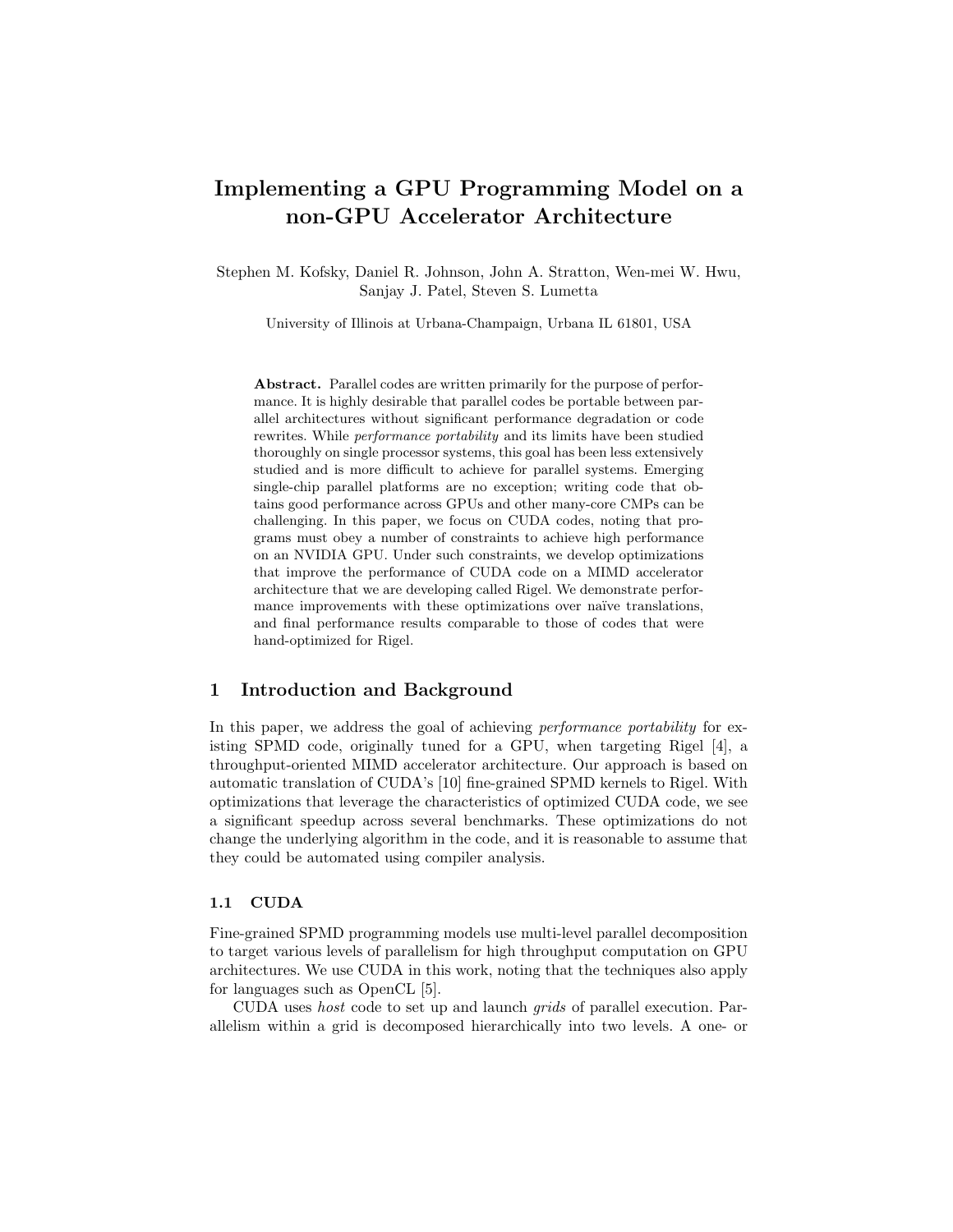two-dimensional grid is composed of thread blocks, and each one-, two-, or threedimensional thread block is further decomposed into threads. Threads within a block execute cooperatively; they are initiated concurrently and interleaved in execution. Explicit barriers among threads in a thread block can control this interleaving. Blocks are not guaranteed to run concurrently, limiting their interaction.

A kernel function is written in SPMD form and executed by every thread of a grid. Variables within the kernel function are private to each thread by default but can be annotated as shared variables. In the case of shared variables, each thread block has a private instance, which all constituent threads may access. The memory available for shared variables is limited in capacity but offers low latency. Global variables are visible to all threads, are stored in high capacity DRAM, and are assumed to have long latency access.

The programming model characteristics as well as performance implications of GPU architectures lead programmers to follow specific software design principles. Tasks or operations using the same data should be co-scheduled to leverage locality. Small datasets can be accessed quickly and repeatedly, while streaming or random accesses to large data sets limits performance. A sufficient number of thread blocks are required to fully utilize the on-chip parallelism while block sizes have effects on execution overhead and load imbalance. These trends are common among throughput-oriented architectures; the MIMD accelerator Rigel should benefit from optimizations targeting these points as well.

#### 1.2 MCUDA

MCUDA [14] is a publicly available source-to-source translation framework for CUDA and has been used in previous work to convert CUDA kernels to parallel C code for CPUs. With MCUDA, CUDA threads within a thread block are combined and serialized within loops, creating code that iterates over the individual CUDA thread indices. MCUDA's translation process increases the work granularity by making thread blocks the smallest parallel task. During execution thread blocks are mapped to separate OS threads to be executed in parallel.

#### 1.3 Rigel

Rigel is a 1024-core MIMD compute accelerator targeting task- and data-parallel visual computing workloads that scale up to thousands of concurrent tasks. The design objective of Rigel is to provide high compute density while enabling an easily targeted, conventional programming model. A block diagram of Rigel is shown in Figure  $1(a)$ .

The fundamental processing element of Rigel is an area-optimized, dual-issue, in-order core with a RISC-like ISA, single-precision FPU, and independent fetch unit. Eight cores and a shared cache comprise a single Rigel cluster. Clusters are grouped logically into a tile using a bi-directional tree-structured interconnect. Eight tiles of 16 clusters each are distributed across the chip, attached to 32 global cache banks via a multistage interconnect. The last-level global cache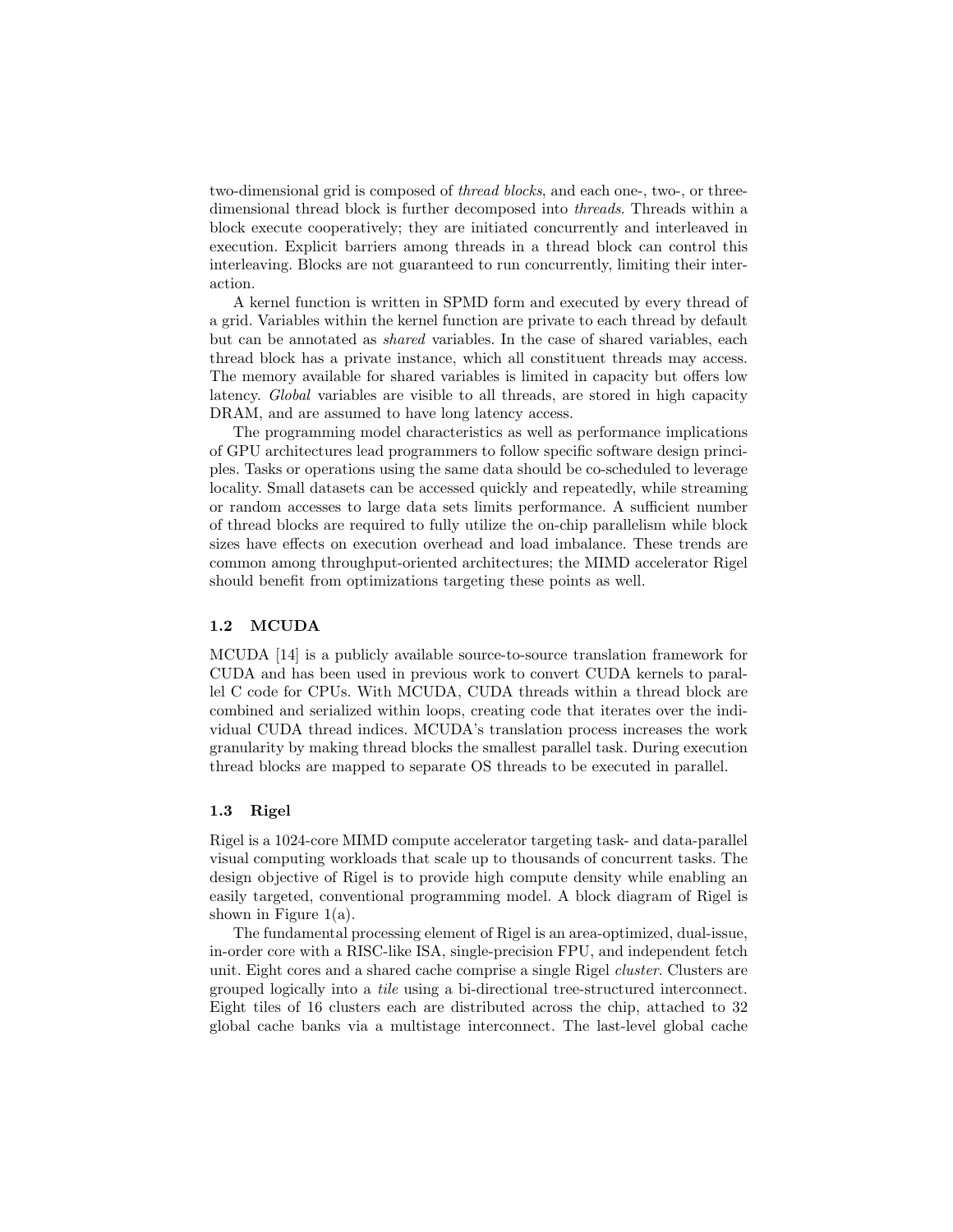

Fig. 1. Block diagram and simulated parameters for the Rigel architecture.

provides buffering for 8 high-bandwidth GDDR memory controllers. Figure 1(b) presents additional architectural parameters.

Applications are developed for Rigel using a task-based API, where a task is mapped to one Rigel core. Tasks can vary in length and do not execute in lock-step. Task generation and distribution is dynamic and handled by software; the hardware only implements global and cluster level atomic operations. Using a software approach allows a flexible execution model, which we leverage to map CUDA to the architecture.

# 2 RCUDA

RCUDA is a framework that allows for CUDA code to be executed on Rigel. The first component of RCUDA is a CUDA-to-C translation engine, which converts CUDA kernels to C. The second component is a software runtime library that implements CUDA built-in functions and performs load balancing.

#### 2.1 Source Code Transformations

CUDA kernel source code is transformed, as shown in Figure 2, so as to be amenable to Rigel's MIMD execution model. Within a cluster, threads can be mapped dynamically to cores and executed serially in a loop between synchronization points in the kernel. Whenever a synchronization point occurs, the thread queue on the cluster is reset so that the cluster can iterate over each thread again. Shared variables are stored as a per-cluster data structure. Each core can read and write to the shared data through the cluster cache. Further, local variables are stored in a cluster level data structure since we allow CUDA threads to migrate between cores within a cluster after a synchronization point. However, local CUDA thread variables that are produced and consumed between synchronization points do not have to be replicated since they are not used when a CUDA thread moves to another core.

Host code, originally targeting an x86 general-purpose CPU, must be hand edited so as not to use programming interfaces that are not supported on Rigel.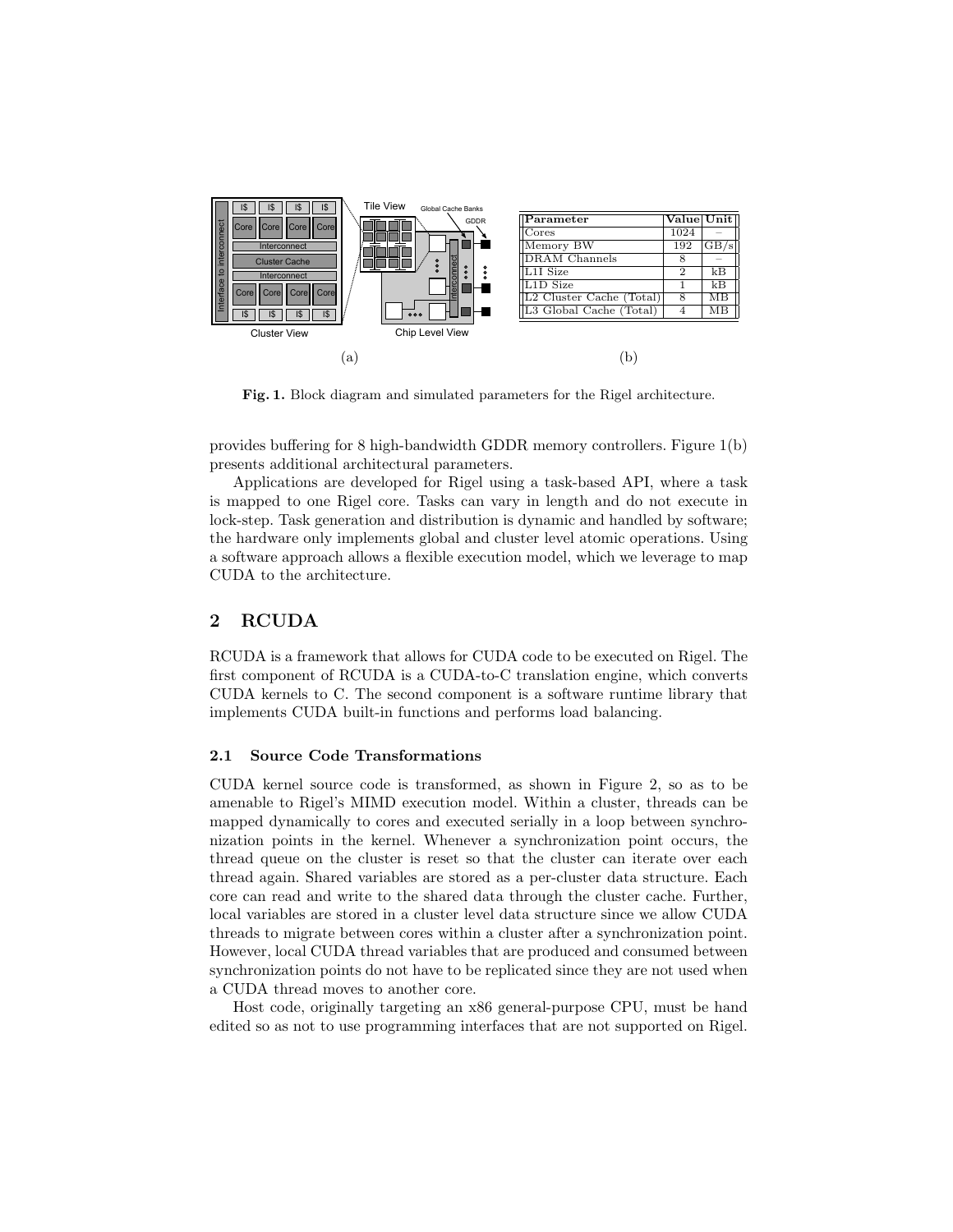In addition, host code on Rigel is executed by a single core in the same memory space rather than on a separate host processor. Required changes to the host code include combining separate host and device memory allocations and removing copying that is not necessary with Rigel's single address space.

#### 2.2 Runtime Library

The second major component of the RCUDA framework is a software runtime library that provides work distribution and an implementation of CUDA built-in functions such as  $\text{\_syncthreads}()$  and atomics.



Fig. 2. A thread block with one synchronization call mapped to a Rigel cluster.

RCUDA handles work distribution hierarchically, at both the global chip level and at the local cluster level. CUDA uses a grid of thread blocks to define work. Threads in a thread block are executed simultaneously, allowing for synchronization across threads in a block. In the RCUDA framework, a thread block is executed on a single Rigel cluster. One core from a cluster attempts to fetch a thread block only when the core is waiting to do work. Fetching on demand allows the thread blocks to be dynamically allocated to clusters. A core only fetches one block at a time, which improves load balance at the cost of requiring more fetches. Locally, at the cluster level, RCUDA control code handles work distribution by dividing up the threads among the cores in the cluster, as shown in Figure 2. Each cluster contains eight cores with separate instruction streams and a shared cache. CUDA threads can either be mapped statically, with each core executing a fixed portion of the threads, or dynamically, with cores being assigned threads on demand for improved load balance at the expense of more frequent and potentially contended dequeue operations.

#### 2.3 Kernel Execution

When a kernel is called, one core initializes the runtime and writes the kernel function parameters to global memory. Next, one core from each cluster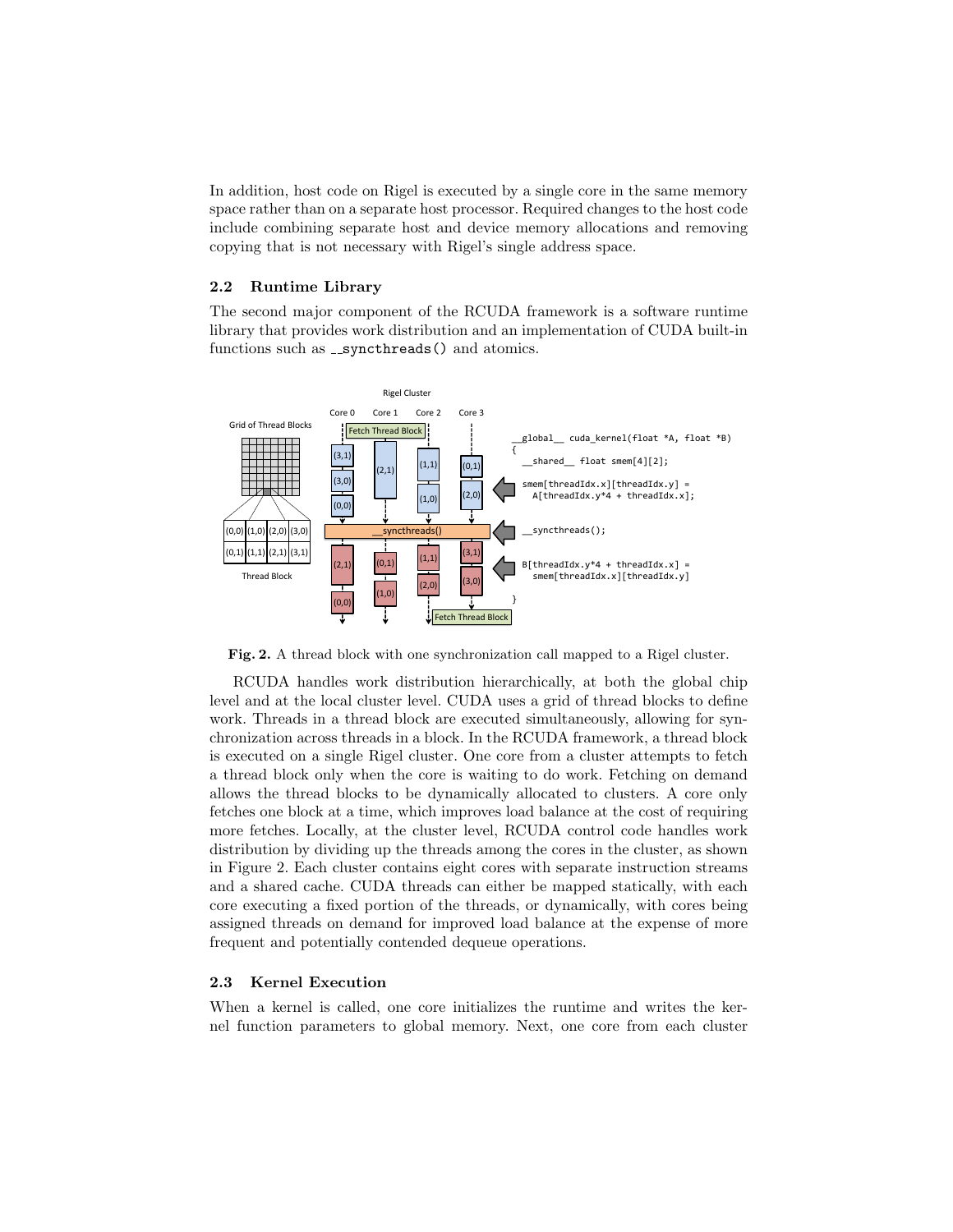attempts to fetch a thread block identifier (ID) by atomically decrementing a global counter of remaining thread blocks. If the block ID is nonnegative, the core initializes the cluster task queue, and each core begins executing tasks from the thread block. After completing a thread block, the process is repeated. When all cores in a cluster complete execution, and no more thread blocks are available, the cores enter a barrier where they wait for all other cores on the chip to complete. After all cores enter the barrier, control returns to the host code.

# 3 RCUDA Optimizations

In this section we describe two classes of optimizations that can be applied at the source level to CUDA kernels and their runtime environment. The first class of optimizations are kernel code transformations. The second class of optimizations are runtime optimizations which change how kernel code is executed. We also discuss how these optimizations can be automated.

# 3.1 Kernel Code Transformations

Some CUDA constructs do not map well to Rigel. The first is shared memory; unlike a GPU, Rigel uses a cached single address space without specialized memories. Additionally, CUDA thread synchronization is a low latency operation on a GPU, but must be done in software on Rigel. We use kernel transformations to remove shared memory and to remove thread synchronization where possible.

Shared Memory Removal Using shared memory is essential for good performance on NVIDIA GPUs since a GPU has limited cache and prefetch capabilities. By using shared memory, programmers can avoid memory bandwidth bottlenecks by locating data in shared scratchpad memories to leverage temporal locality. Many CUDA kernels use shared memory solely to keep a highbandwidth, read-only copy of global data. Such kernels populate shared memory with the global memory contents before computation, using the shared memory for all computations before writing results back to global memory. For example, the transpose kernel shown in Figure 3 maps the global input data to a shared array on line 6. Indexing into the shared array is based only on the CUDA thread index and BLOCK DIM which is a compile-time constant. Therefore, the assignment establishes a direct parametric relationship between the shared memory indices and the global memory indices from which the shared memory values originated.

Using shared memory in this manner works well on the GPU, but on Rigel it simply creates a redundant copy of memory with the same access time. Instead of using shared memory, a simple mapping function can be used. It is important to note that using a simple mapping function does not allow us to get rid of all shared memory usage. To use a mapping function, shared memory must be filled in a uniform way based on the thread index [6]. Also, it must be filled in the same basic block across all kernels. The values in shared memory can only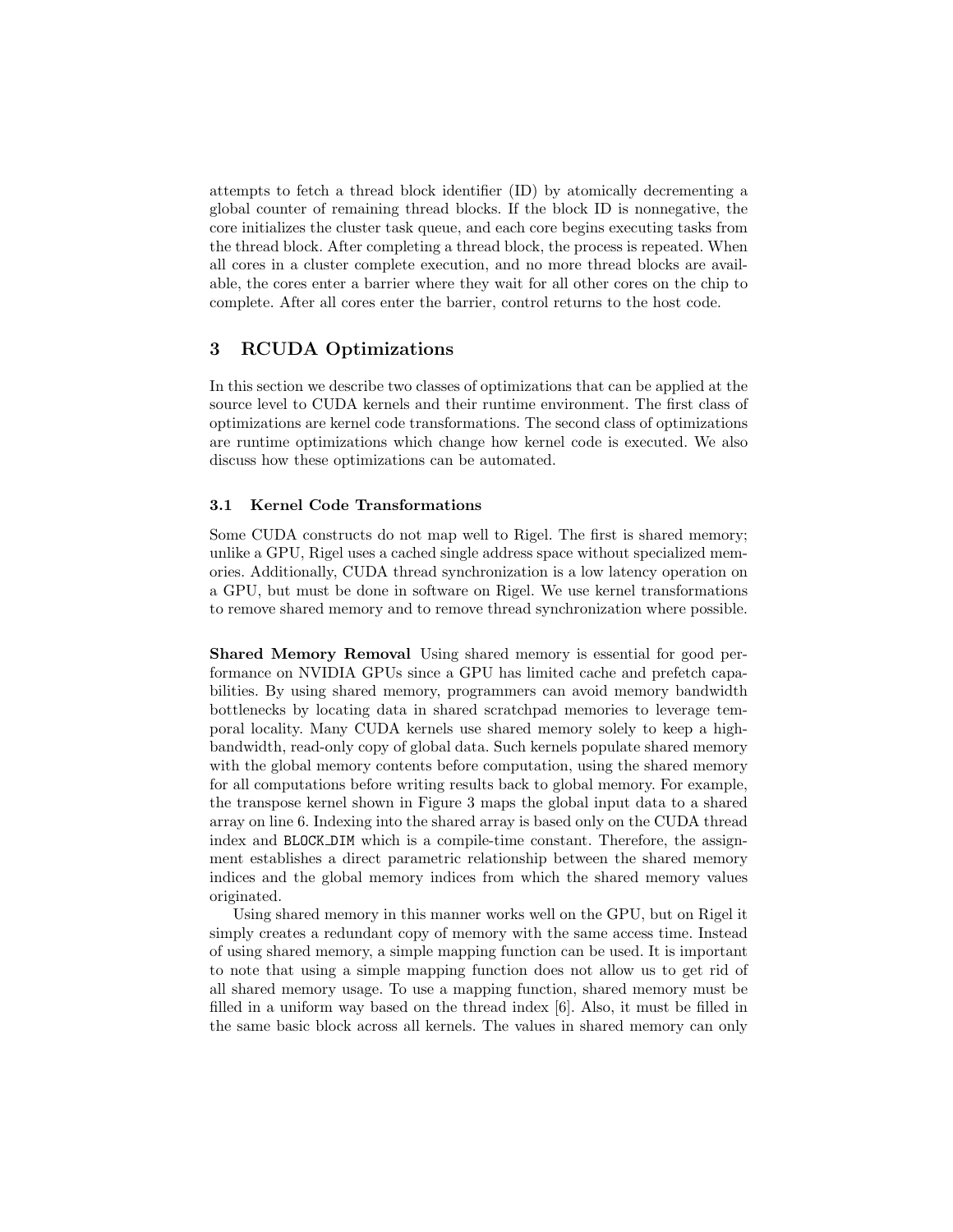be used to store global data and can never be used to store values generated in the thread block itself. While there are several restrictions on when shared memory removal can be used, we find that it works in many common cases. In the transpose kernel example, we can transform the code into that of Figure 4, which instead of assigning values to a shared memory variable, simply defines, given a shared memory index, a mapping expression for the corresponding global memory location holding that value.

```
1: __global__ void transpose(float odata[][], float idata[][], int width, int height) {
 2: __shared__ float block[BLOCK_DIM][BLOCK_DIM+1];<br>3: // read the matrix tile into shared memory
       // read the matrix tile into shared memory
 4: unsigned int xIndex = blockIdx.x * BLOCK_DIM + threadIdx.x;
 5: unsigned int yIndex = blockIdx.y * BLOCK_DIM + threadIdx.y;
 6: block[threadIdx.y][threadIdx.x] = idata[yIndex1*width + xIndex1];
 7: __syncthreads();
8: // write the transposed matrix tile to global memory<br>9: unsigned int xIndex? = blockIdx x * BLOCK DIM + three
       unsigned int xIndex2 = blockIdx.y * BLOCK_DIM + threadIdx.x;
10: unsigned int yIndex2 = blockIdx.x * BLOCK_DIM + threadIdx.y;<br>11: odata[yIndex2 * height + xIndex2] = block[threadIdx.x][threa
      odata[yIndex2 * height + xIndex2] = block[threadIdx.x][threadIdx.y];
12: }
```


```
1: __global__ void transpose(float odata[][], float idata[][], int width, int height) {
 2: unsigned int xIndex, yIndex;<br>3: // Set up the index mapping
       // Set up the index mapping defined by the shared memory assignment statement
 4: #define BLOCK(_a,_b) idata[(blockIdx.y * BLOCK_DIM + _a) * width + \<br>5: blockIdx.x * BLOCK DIM + bl
                                             blockListax.x * BLOGY_DIM + _b]6: // write the transposed matrix tile to global memory<br>7: xIndex = blockIdx.v * BLOCK DIM + threadIdx.x:
       xIndex = blockIdx.y * BLOGY_DIM + threadIdx.x;8: yIndex = blockIdx.x * BLOCAL_DIM + threadIdx.y;<br>9: odata[vIndex * height + xIndex] = BLOCK(threadI).\text{odata}[yIndex * height + xIndex] = \text{BLOCK}(threadIdx.x, threadIdx.y);10: }
```
Fig. 4. Transpose kernel after shared memory and synchronization removal.

Thread block synchronization is a relatively low latency operation on a GPU; however, on Rigel \_syncthreads() is implemented in software. Furthermore, when shared memory removal is effective, much of the synchronization coordinating reads and writes of shared memory becomes functionally meaningless. For instance, after shared memory removal, the \_syncthreads() call no longer has any semantic effect because threads are no longer sharing data or dependent on each other's operations. In cases like this, the removal of synchronization is both desirable and possible without affecting the code semantics.

In order to automate shared memory removal, shared memory and global memory indexing functions must be the same for each CUDA thread and only depend on compile-time constants and thread or block indices. Also, the shared memory indexing functions must be invertible and substituted into the global indexing function. Once all shared memory is removed, thread block synchronization can also be removed if there are no atomic operations involving global device memory before the synchronization points.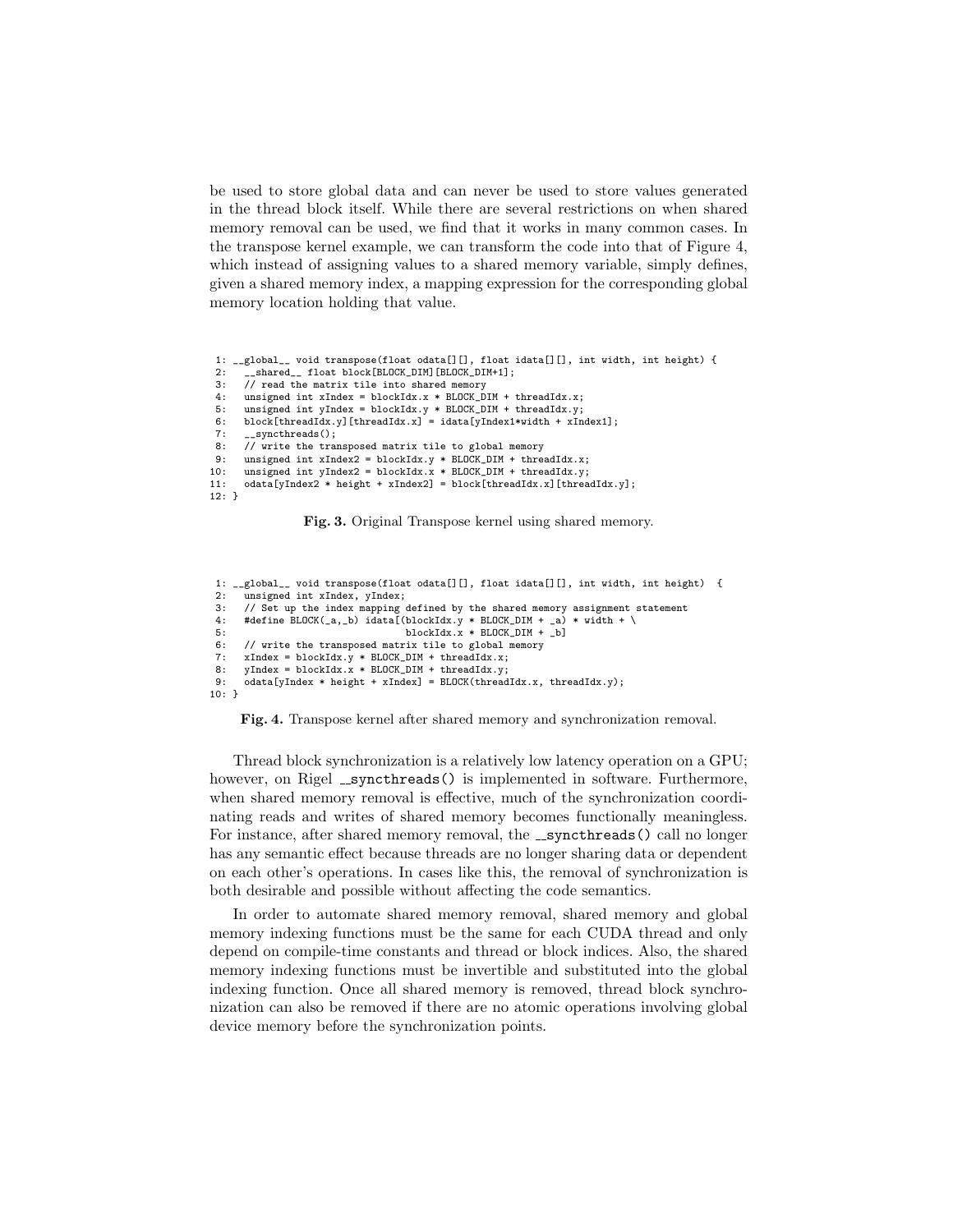#### 3.2 Runtime Optimizations

Unlike GPUs, Rigel uses software to handle the work distribution from CUDA kernels as shown in Figure 5. Using software is advantageous because not every kernel must be executed the same way. We look at static work partitioning and thread fusing to achieve better performance on Rigel.

Static Work Partitioning The RCUDA runtime supports load balancing at the cluster level by allowing individual cores to fetch CUDA threads on demand. Dynamic fetching can be expensive for short threads or threads with many synchronization points. An optimization is to statically assign work to each Rigel core such that each core executes a fixed portion of CUDA threads within a thread block. For static work assignment to perform optimally, the CUDA threads must perform similar amounts of work and the number of CUDA threads should be divisible by eight so that each Rigel core does the same amount of work. Since static work partitioning does not change the kernel code, it can be applied to any kernel without the risk of generating incorrect code.

| while (TasksLeft) {<br>$threadIdx = get\_next\_tid_2d()$ ;<br>$ExecCUDAThread(threadIdx.x, threadIdx.y);$ | while (TasksLeft) {<br>$threadIdx.y = get_new_y()$ ;<br>$ExecCUDAThread(threadIdx.x+0, threadIdx.y);$<br>$ExecCUDAThread(threadIdx.x+1, threadIdx.y);$<br>$ExecCUDAThread(threadIdx.x+2, threadIdx.y);$<br>$ExecCUDAThread(threadIdx.x+3, threadIdx.y);$ |  |
|-----------------------------------------------------------------------------------------------------------|----------------------------------------------------------------------------------------------------------------------------------------------------------------------------------------------------------------------------------------------------------|--|
| Fig. 5. Original RCUDA worker thread.                                                                     | Fig. 6. RCUDA worker thread with fused threads.                                                                                                                                                                                                          |  |

Thread Fusing For some kernels it is advantageous to enforce an execution order as a way to optimize memory accesses. One method to enforce an execution order is to group threads into larger units of work. Thread fusing is a source level transformation that merges threads into a group so they can execute in parallel through software pipelining, as shown in Figure 6.

In CUDA code with a two-dimensional thread block, it is common to see an indexing function based on the thread index. For example:

```
(threadIdx.y * BLOCK SIZE) + threadIdx.x
```
The Y dimension is multiplied by a constant factor, usually the block size or some other constant such as the width of an input matrix. On the other hand, the X dimension is used to increment the index. With this information, it is possible to pick an execution ordering of the CUDA threads that is more efficient. It is beneficial to concurrently execute CUDA threads with the same Y value so that the cores hit the same cache lines in the shared cluster cache.

In addition to enforcing an execution order, fusing threads is also advantageous since it allows the compiler to optimize across a group of threads. The code in CUDA threads is the same, except for the thread index values, and with thread fusing the compiler is able remove redundant computation, creating faster, more efficient code.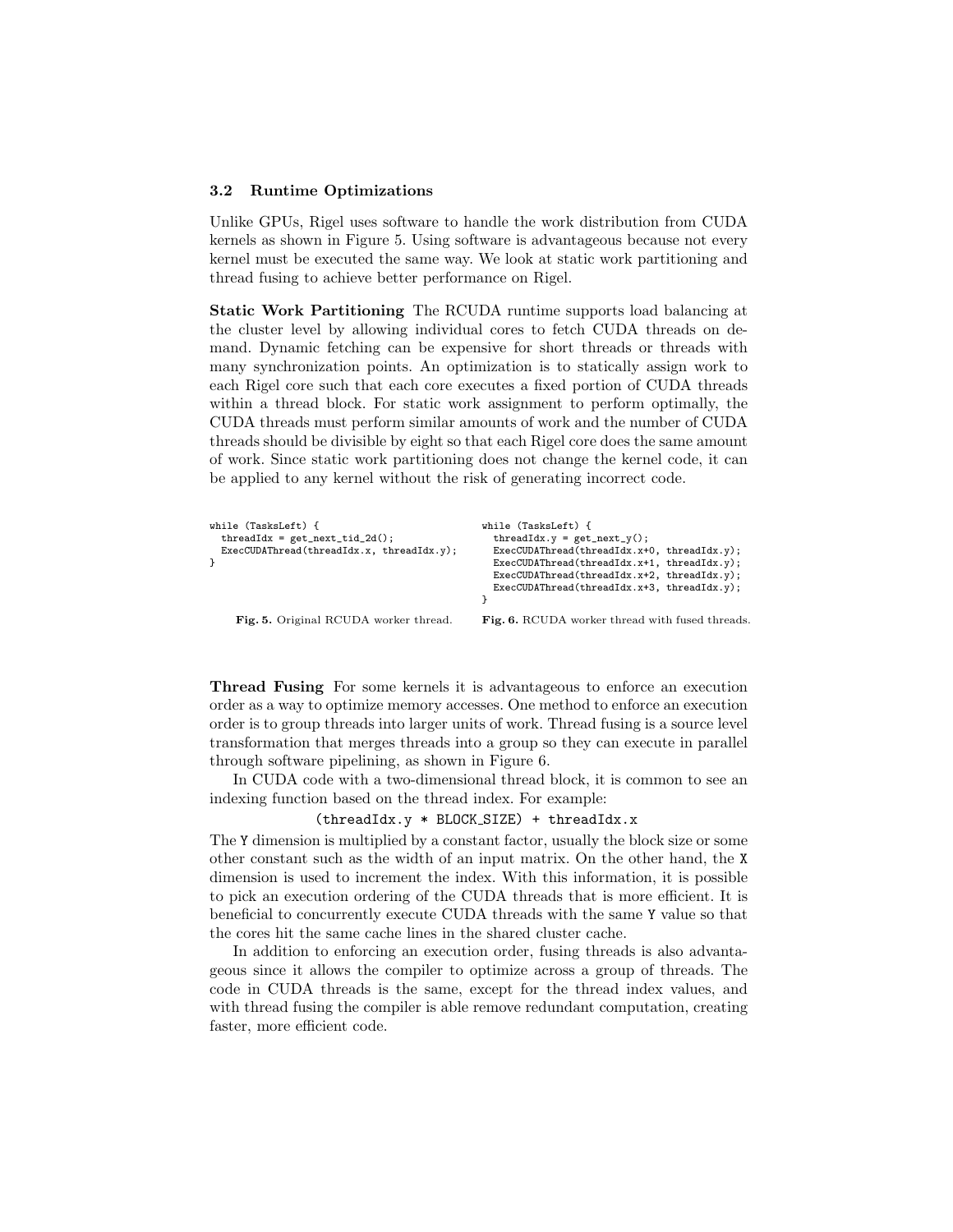In order to automate this optimization, the indexing must be analyzed in terms of the CUDA thread index components. On Rigel, having threads that access consecutive elements in parallel is advantageous. If the indexing pattern cannot be determined, and even if the incorrect indexing pattern is chosen, the code still executes correctly, but may not run as efficiently.

# 4 Evaluation

In this section, we describe our simulation and measurement methodology, benchmarks, and results. We discuss the optimizations applied to each benchmark and analyze the change in performance. We then take a detailed look at different implementations of dense-matrix multiplication (DMM) and analyze their performance portability.

#### 4.1 Simulation Infrastructure Methodology

All performance results for the Rigel accelerator design are produced using a cycle-accurate execution driven simulator that models cores, caches, interconnects, and memory controllers [4]. We use GDDR5 memory timings for the DRAM model. Benchmark and library codes are run in the simulator and are compiled with LLVM 2.5 using a custom backend. Inline assembly was used for global and cluster level atomic operations. Optimizations have yet to be fully implemented in our compiler, and thus were applied by hand editing translated CUDA kernels. Results for CUDA on GPU were gathered on a Tesla [8] T10 4-GPU server using one GPU.

| Name         |           |   | Data Set $#$ Kernels Thread Block Dimensions Shared Memory |                         |
|--------------|-----------|---|------------------------------------------------------------|-------------------------|
| Convolve     | 1024x1024 |   | (16, 16, 1)                                                | Yes                     |
| <b>DMM</b>   | 1024x1024 |   | (16, 16, 1)                                                | Yes                     |
| Histogram    | 2M        |   | (192,1,1),(256,1,1)                                        | Yes                     |
| Mandelbrot   | 512x512   |   | (16, 16, 1)                                                | Yes                     |
| <b>MRI</b>   | 8192.8192 | 2 | (512,1,1),(256,1,1)                                        | $\overline{N_{\Omega}}$ |
| <b>SAXPY</b> | 2M        |   | (512,1,1)                                                  | Nο                      |
| Transpose    | 1024x1024 |   | 16, 16, 1                                                  | Yes                     |

Table 1. Benchmarks used for evaluating RCUDA performance.

#### 4.2 Benchmarks

We evaluate the seven benchmarks shown in Table 1. With the exception of MRI and SAXPY, all benchmark codes were taken from external sources and were originally written to be executed on a GPU. Our benchmarks include a 2D image filter with 5x5 kernel (Convolve), dense-matrix multiply (DMM), 256-bin histogram (Histogram), fractal generation (Mandelbrot), medical image construction (MRI) [13], SAXPY from BLAS (SAXPY) and matrix transpose (Transpose). MRI uses two kernels: the first to initialize data structures, and the second to perform the actual computation. Histogram also uses two kernels: the first calculates many partial histograms for a subset of the input array, and the second merges the partial histograms. Table 1 lists data sizes and characteristics for all benchmarks.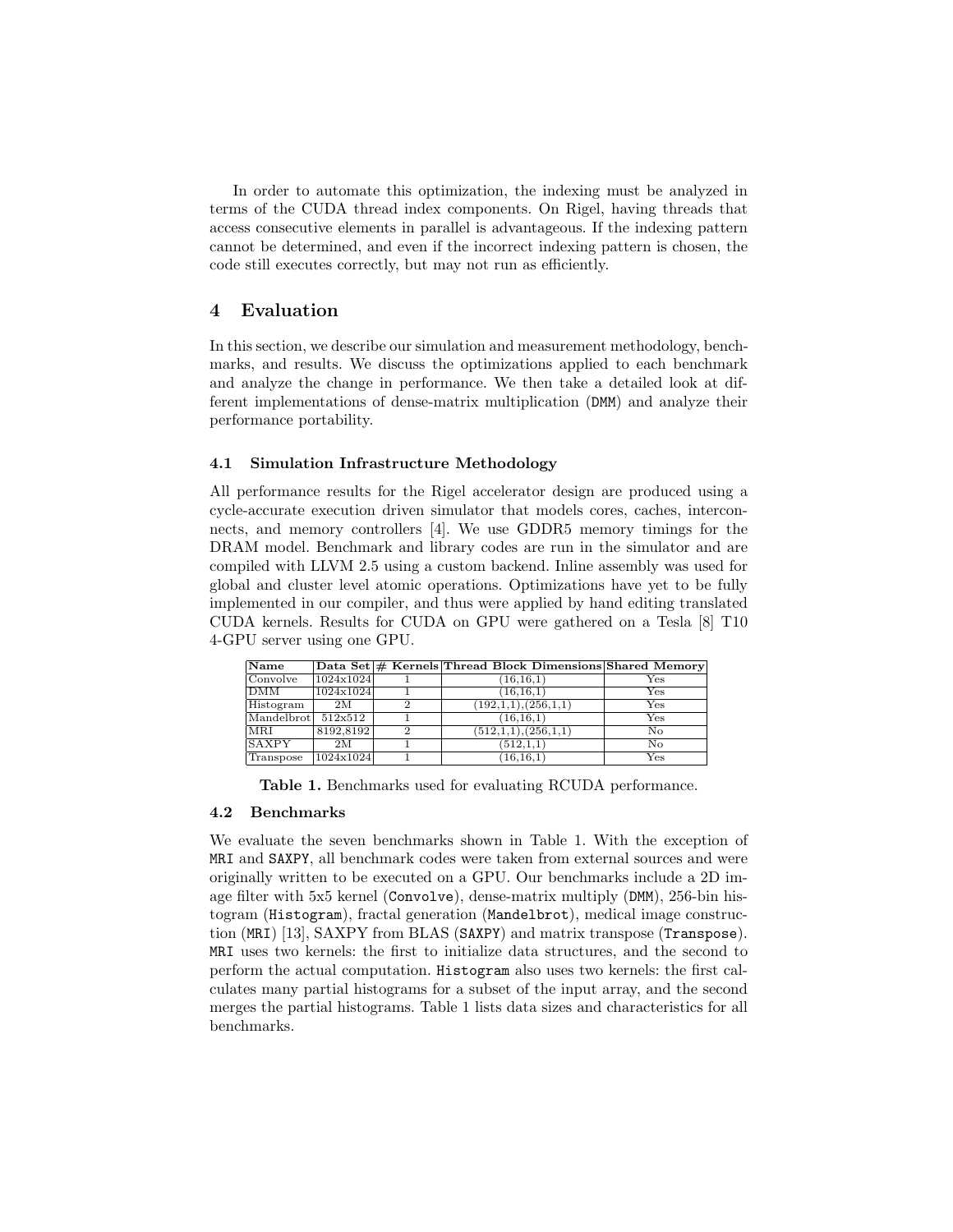#### 4.3 Baseline Performance

In Figure 7 we show the normalized speedup of the naïve translation on Rigel over NVIDIA's Tesla. These results show that the code translation process is sound and does not cause a dramatic performance variation when moving from the Tesla GPU to Rigel, as Rigel has a peak FLOP rate of 1.1 times that of the GPU. These results indicate performance portability.



Fig. 7. Baseline speedup on Rigel

Fig. 8. RCUDA runtime overhead

#### 4.4 RCUDA Runtime Overhead

We analyze the runtime overhead of our RCUDA framework on Rigel, shown in Figure 8. We break down runtime into five categories: (1) Kernel, which is the measurement of the time spent executing the CUDA kernel code. (2) Thread ID, is the overhead of generating the CUDA thread indices when dynamic load balancing is used. (3) Sync, the time spent in the  $\text{\_syncthreads}$  () call. (4) Barrier, measuring the amount of time cores spend waiting for kernel execution to complete which represents load imbalance. (5) Other, all other overheads including runtime initialization, thread block fetch and host code.

We see that thread index generation is quite expensive, particularly for kernels with two-dimensional thread blocks. For two-dimensional thread blocks, the CUDA thread indices are generated from a count of remaining threads. The conversion from a one-dimensional count to a two-dimensional index requires a significant amount of computation that can be comparable to the total work of smaller CUDA kernels such as Transpose and Convolve. Additionally, thread indices are generated twice in Transpose and Convolve due to a single synchronization point in each kernel. We find that the time spent in the \_syncthreads() call is low, even though it is implemented in software. We see that in Histogram and SAXPY the barrier constitutes roughly 20% of the runtime. The Histogram code does not generate a large enough grid to utilize the entire chip, so some cores only wait in the barrier without executing any kernel code and SAXPY has a very short kernel, so load imbalance contributes to the high barrier cost. The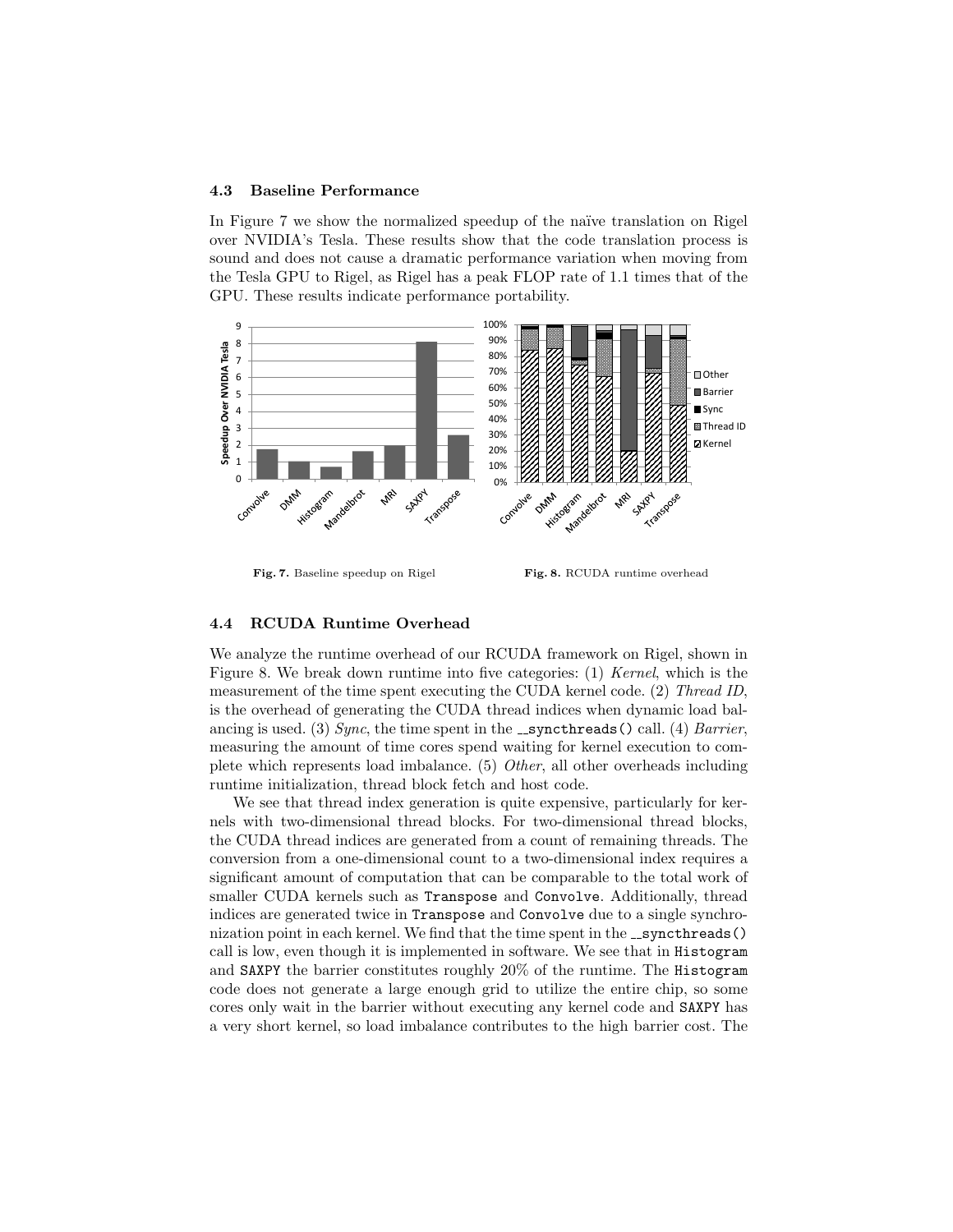barrier makes up the majority of MRI's runtime because of load imbalance. The first kernel utilizes 16 clusters while the second kernel only uses 32 of the 128 available clusters.

#### 4.5 Optimizations

We apply optimizations individually to each benchmark and then combine the beneficial optimizations to create an optimal version of each benchmark as shown in Figure 9.

Shared memory removal was applied to the Convolve, DMM and Transpose benchmarks. Removing the shared memory accesses also allowed for all the synchronization points to be removed. DMM was the only benchmark where the optimization did not improve the runtime because the mapping function generated for DMM is complex, requiring costly multiplication instructions. Histogram also uses shared memory, but uses shared memory as a scratch pad, not to store global values, so the shared memory cannot be removed.

All benchmarks except Convolve and SAXPY showed an improvement when using static scheduling of threads. Convolve is the only benchmark where the amount of work varies greatly between threads because not all CUDA threads compute an output value. SAXPY has very short kernels, so the overhead of statically dividing the workload is significant, and the runtime increases by 10%. Thread fusing improves the performance of all benchmarks; in every case, multiple CUDA threads can be combined, removing redundant calculations.

The optimal version of each benchmark uses the combination of optimizations that results in the fastest runtime. Convolve uses shared memory accesses removal along with thread fusing. DMM and Histogram use static work partitioning and thread fusing. Mandelbrot, MRI, Transpose and SAXPY only use thread fusing.



Fig. 9. Speedup over naïve translation

Fig. 10. Speedup of DMM benchmarks

#### 4.6 DMM Case Study of Performance Portability

We evaluate several implementations of DMM running on the GPU and Rigel as shown in Figure 10. The benchmarks include the translated CUDA version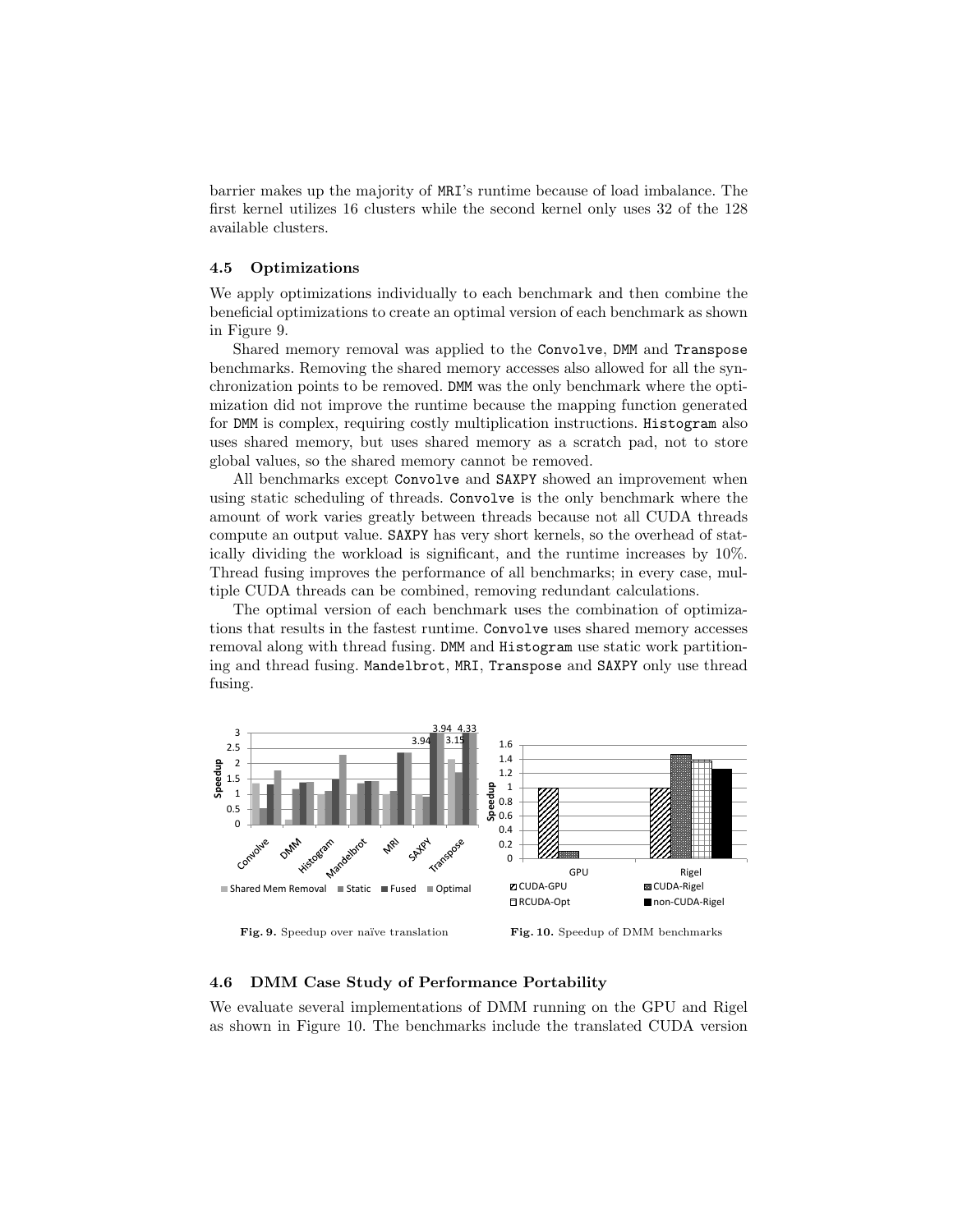(CUDA-GPU), the CUDA version with our optimizations (RCUDA-Opt), a CUDA benchmark written for our architecture (CUDA-Rigel) and finally a native version for Rigel (non-CUDA-Rigel) which uses a custom task-based programming model targeted at the architecture. The custom task programming model is less restrictive than CUDA because individual tasks may have different instructions and tasks can be enqueued at any time during execution. Here, each benchmark is computing a matrix multiply between two 512x512 matrices.

On Rigel, we find that both RCUDA-Opt and CUDA-Rigel perform better than the native implementation (non-CUDA-Rigel). The performance difference is due to the very uniform nature of the DMM computation, and having a less restrictive programming model adds extra overhead for features that are not used. The Rigel-CUDA implementation performs the best, due to its memory access pattern in which all accesses to the input and output matrices are cache aligned. For each memory access of a matrix, the entire cache line is used. The non-CUDA-Rigel benchmark follows a similar approach, but uses a finer-grained blocking resulting in more tasks which in turn increases the overhead of the software runtime. These results show that performance portability is achieved between the GPU and Rigel, the optimized CUDA code (RCUDA-Opt) is less than 10% slower than the best performing code on Rigel (CUDA-Rigel).

# 5 Related Work

GPUocelot [1] is a binary translation framework that allows for execution of CUDA code on a multi-core CPU without recompilation. ZPL [12] is an implicitly parallel programming language designed to achieve performance portability [7] across various MIMD parallel computing platforms. OpenCL is a parallel programming model that is platform independent and designed to work on a variety of architectures including CPUs and GPUs. Kernels written in OpenCL are similar to CUDA kernels and optimizations similar to those presented would likely work for OpenCL applications. Autotuning [2, 3, 9] is a means to improve performance via automatic optimization using runtime measurement and can help to provide performance portability by optimizing performance intensive kernels for particular platforms. Autotuning may be used in combination with the techniques presented in this work, for example by [11].

# 6 Conclusion

We find that achieving performance portability on a MIMD architecture is possible for existing SPMD code originally tuned for a GPU. With optimizations that leverage the characteristics of optimized CUDA code, we see a significant speedup across several benchmarks. These optimizations do not change the underlying algorithm in the code and it is reasonable to assume that they could be automated using standard compiler analysis.